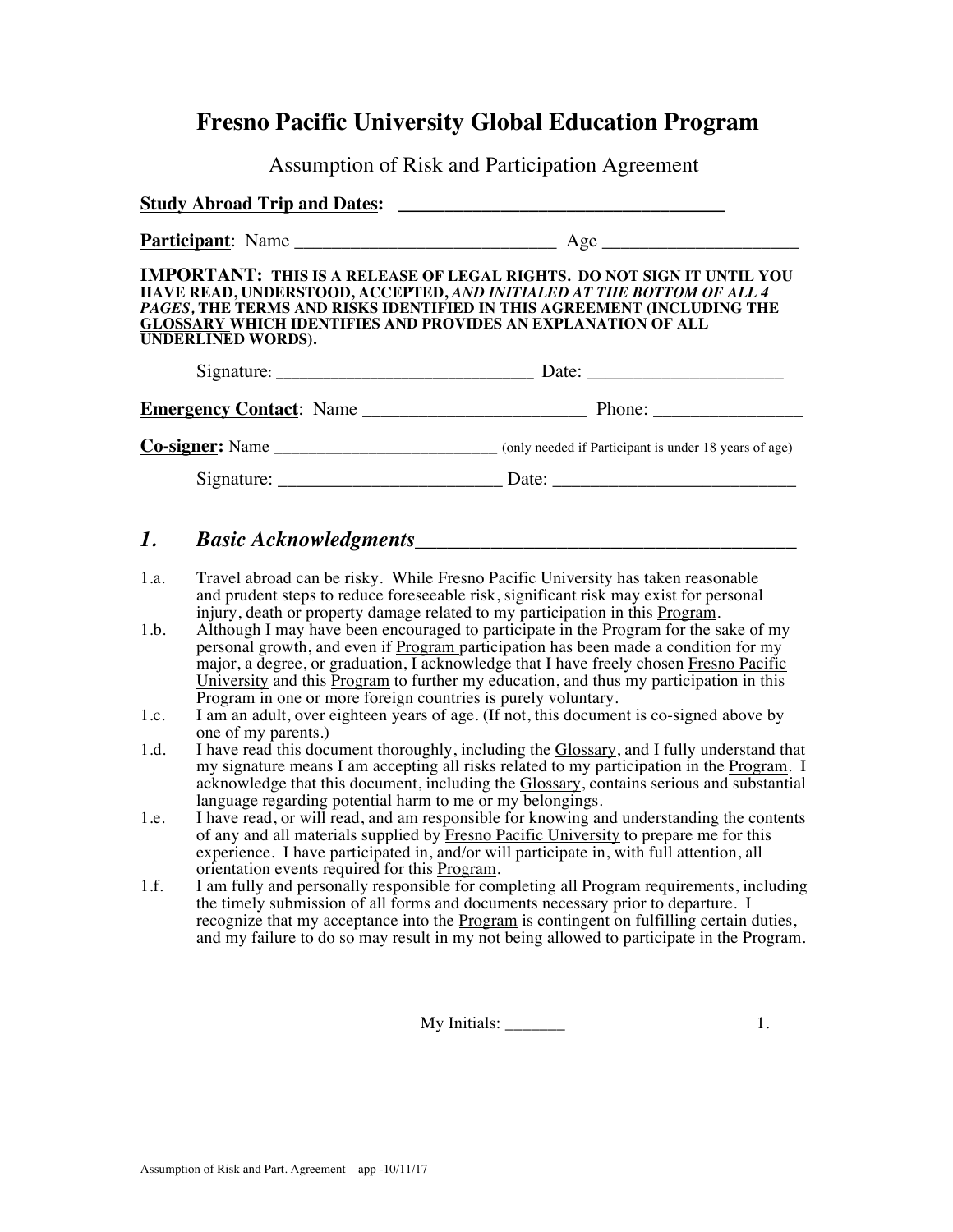### *2. Travel & Transportation Matters\_\_\_\_\_\_\_\_\_\_\_\_\_\_\_\_\_\_\_\_\_\_\_\_\_\_\_\_*

- 2.a. Certain Travel Risks are involved in going to, from and within foreign countries. Many of these risks are not present on the Fresno Pacific University campus.
- 2.b. If any Loss due to Travel Risk occurs, I will accept full responsibility for covering that Loss, whether through personal insurance, personal funds, or other personal sources. I agree that Fresno Pacific University has no liability for such Losses.
- 2.c. If I elect to Travel in a vehicle which has not been hired or chartered by Fresno Pacific University,  $\overline{I}$  understand that the qualifications of the driver and the determination of the sufficiency of insurance coverage for the vehicle and driver are my own responsibility.
- 2.d. If I become detached from the Program group, fail to meet a scheduled departure, or become ill or injured, I will bear all responsibility to seek out, contact, and reach the group at its next available destination; and I will bear all costs related thereto.

## *3. Medical Matters\_\_\_\_\_\_\_\_\_\_\_\_\_\_\_\_\_\_\_\_\_\_\_\_\_\_\_\_\_\_\_\_\_\_\_\_\_\_\_\_\_*

- 3.a. I may visit areas where certain Biomedical Hazards are present that are not commonly encountered on the Fresno Pacific University campus; these may be definite risks in certain countries. Fresno Pacific University cannot recommend precautions appropriate for each individual.
- 3.b. I am aware of my personal medical needs. Whether or not I have exercised my opportunity to consult with a health care practitioner of my choice, I assure Fresno Pacific University that there are no health-related reasons or problems which in the exercise of reasonable care would preclude or restrict my participation in the Program.
- 3.c. Prior to participation in the Program, I will consult with a health care practitioner of my choice in order to become familiar with Biomedical Hazards that may be encountered in the Program country/s, and to obtain the appropriate means of Medical Prevention or mitigation.
- 3.d. I have completed or will complete -- honestly, accurately and fully any required predeparture health forms including immunization records.
- 3.e. Water and food sources in foreign countries may be contaminated. Building, vehicle, and other safety standards in foreign countries may be less stringent than those in the United States. Providers of food, water, shelter and transportation are not agents of, nor represented by, Fresno Pacific University.
- 3.f. While abroad, I will exercise reasonable and/or recommended precautions with respect to food, drink, personal hygiene, personal conduct, and exposure to known disease risk factors (including sexual contact and behavior). I further agree to conform to applicable health regulations communicated to me before or while participating in the Program.
- 3.g. I have received information and options related to health insurance coverage. I understand the coverage and limitations. I have also completed the necessary documents and they are on file with FPU's Global Education and Student Financial Services.
- 3.h. Ultimately, I assume all risk for cost of medical care, including hospitalization, while in, or in transit to or from, any foreign country.

My Initials: \_\_\_\_\_\_\_\_ 2.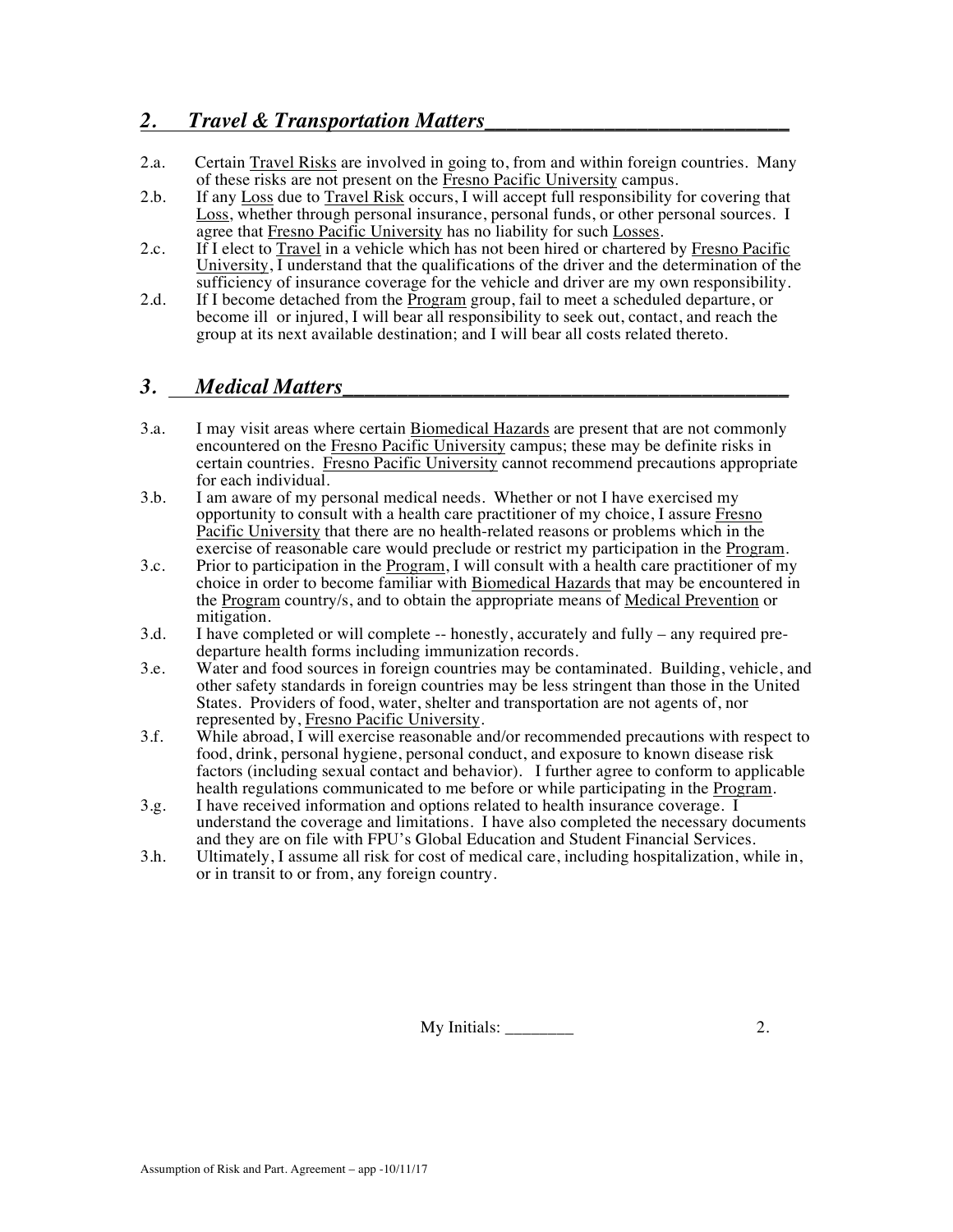### *4. Activity Matters\_\_\_\_\_\_\_\_\_\_\_\_\_\_\_\_\_\_\_\_\_\_\_\_\_\_\_\_\_\_\_\_\_\_\_\_\_\_\_\_\_\_\_*

- 4.a. I will decline to participate in any activity which: 1) involves extraordinary or apparent risks; 2) is identified as a "hazardous activity" in paragraph 5.g; or 3) a reasonable person would not undertake when aware that the action has a significant risk of Loss.
- 4.b. I am aware that my behavior can reflect, for better or worse, upon Fresno Pacific University. Throughout the experience I will behave in a manner consistent with Fresno Pacific University's **Standards** as listed in the Student Handbook. In the event that the Program director, in his or her exclusive discretion, should determine that my conduct or academic performance is detrimental to the Program or to other participants, the director may terminate my participation in this Program.

# *5. Legal and Other Matters\_\_\_\_\_\_\_\_\_\_\_\_\_\_\_\_\_\_\_\_\_\_\_\_\_\_\_\_\_\_\_\_\_\_\_\_*

- 5.a. I understand and agree that I am responsible to have sufficient funds available for: 1) maintenance while participating in the  $Program$ , 2) restoration of any Loss, and 3) my return transportation under any and all circumstances.
- 5.b. All services and accommodations used while abroad are subject to the laws of the country in which provided.
- 5.c. Should I have or develop legal problems with any foreign national or government, I will attend to the matter with my own personal funds. Fresno Pacific University is not responsible for providing any assistance under such circumstances.
- 5.d. I understand and agree that actions, occurrences or events may make necessary or desirable the modification or termination of this agreement, by Fresno Pacific University, prior to or during my participation in the Program. Fresno Pacific University, and any Program director or course instructor, may at any time unilaterally modify any aspect of this agreement or the Program when, in that person's sole discretion, such modification will enhance either the value of the Program or the health and safety of Program participants.
- 5.e. I agree that this agreement will be construed under California law, and that Fresno, California , USA will serve as the forum for any legal proceedings incident to the Program. The terms of this agreement are severable, such that if a court of law holds any term to be illegal, unenforceable, or in conflict with law, the validity of the remaining portions will not be affected.
- 5.f. **I** ACKNOWLEDGE that I could experience significant and uncompensable Loss while a Participant in this Program, including, but not limited to, the following: Loss- Bodily illness, personal injury, dismemberment or death; lawful or unlawful detention (ie, jail or kidnapping); deprivation, disappearance, damage, destruction or theft (or the like) of personal property, including luggage and personal effects; additional expenses due to *Travel Risks*; inconvenience, delay, embarrassment, or defamation of character.
- 5.g. I hereby specifically ASSUME THE RISKS of potential or actual perils and hazards attendant to (and including but not limited to) the following

Activities - All undertakings, official or unofficial; physical work (including work performed as a part of the **Program**); Travel, sports, or recreational activities, or "hazardous activities" (including rock climbing; rappelling, scuba, free or high diving; white-water rafting; bungee jumping; running with bulls; motorcycle riding; spelunking; dangerous hiking; hitchhiiking; intentional or unwitting Travel into areas with hazard of criminal, political or terrorist activity, unrest or danger).

Biomedical Hazards – Infectious, tropical, parasitic and other diseases, viruses or bacteria; contaminated water or food; and insect, spider, snake, fish or animal bites, which may cause Loss.

My Initials: 3.